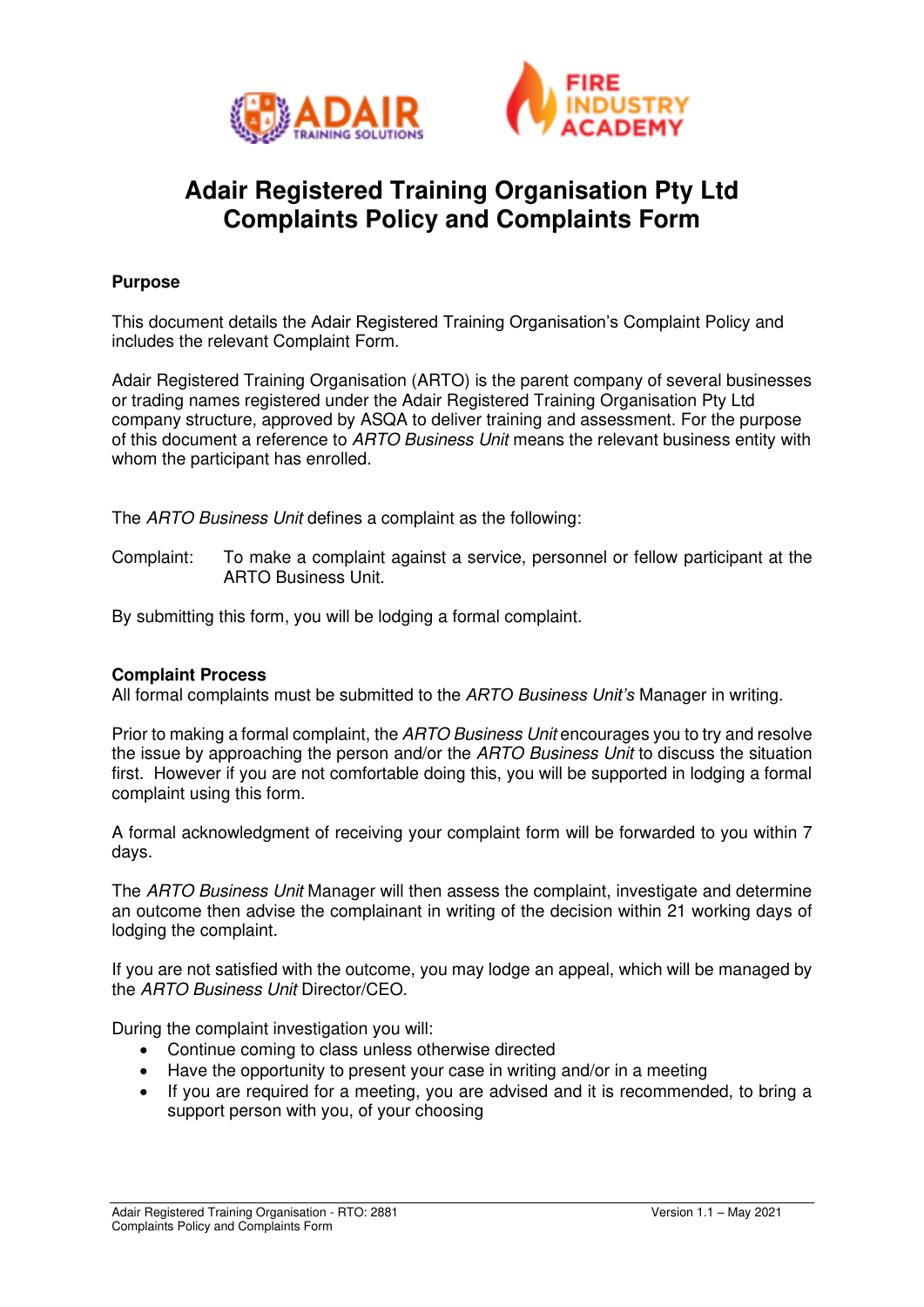



If you lodge an appeal, the process will be confirmed to you, in writing at the relevant time.

At any stage, you may withdraw your complaint without penalty.

If the decision is favorable, it will be documented and any changes to policy or processes will be made.

We thank you for taking the time to notify us of your concern. We value your feedback and hope to be able to resolve your complaint as soon as possible.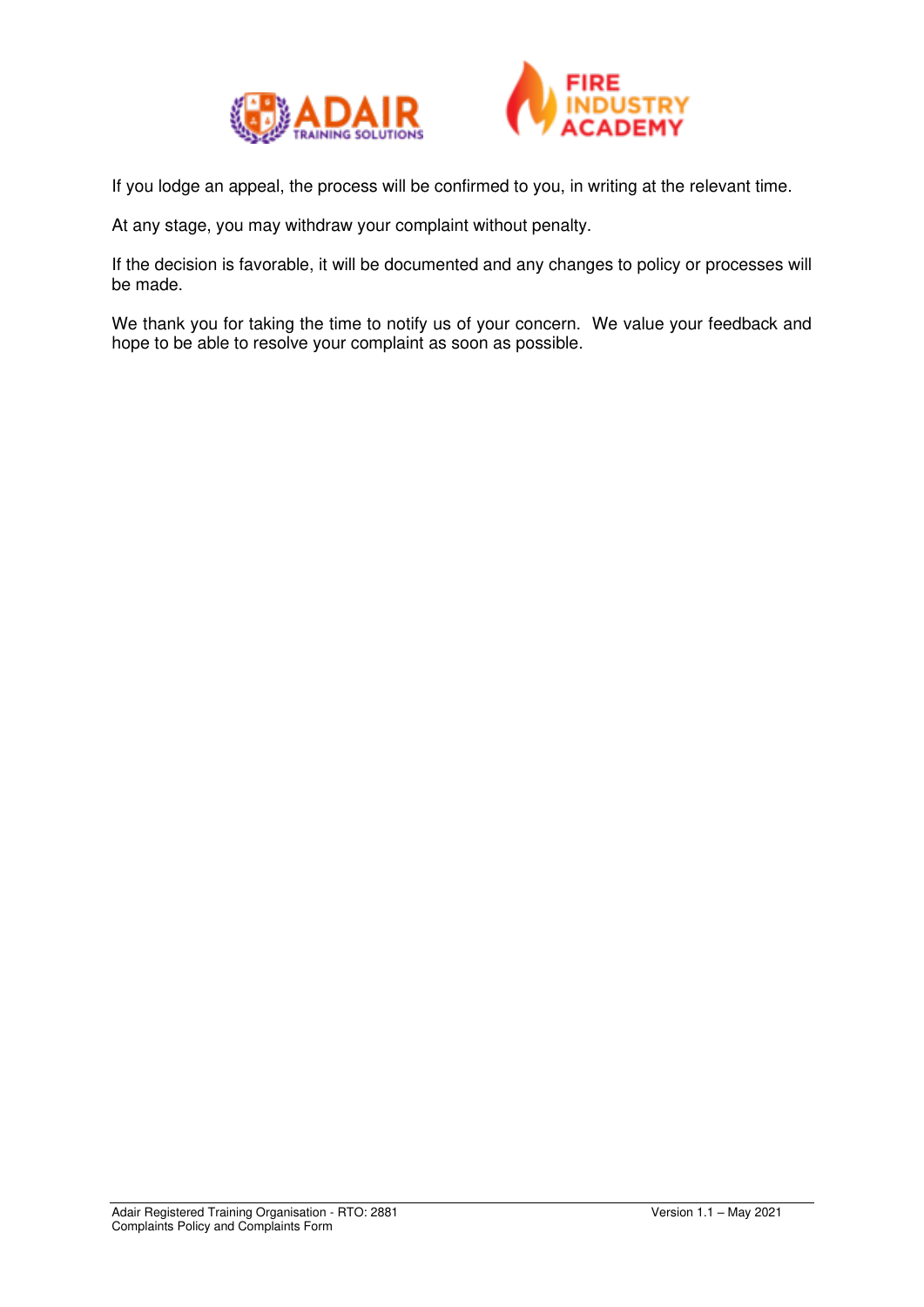



## **Complaint Form**

| Name:                      |  |
|----------------------------|--|
| <b>Contact Details:</b>    |  |
|                            |  |
| <b>ARTO Business Unit:</b> |  |

Please detail your concern in full, giving as much detail as possible, include extra pages if necessary. Please include:

- − A brief description of the complaint
- − Whether you wish to formally present your case
- − The steps you have taken to deal with the it
- − What you would like to happen to fix the problem and prevent it from happening again.

Signature: **Date:**  $\frac{1}{2}$  Date:  $\frac{1}{2}$  /

#### **We will be in contact within 7 days, Thank You**

.............................. -------